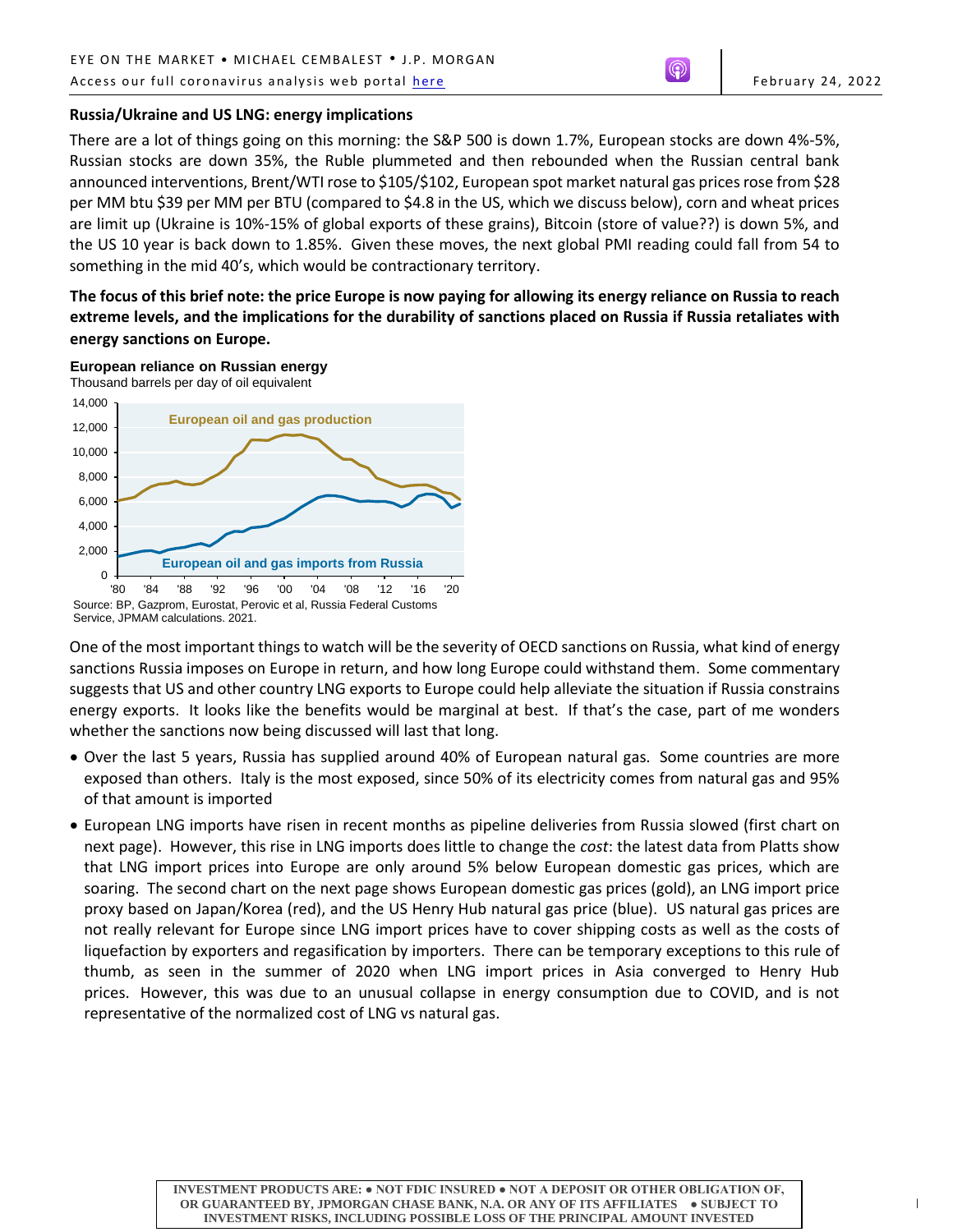### Access our full coronavirus analysis web portal [here](https://www.jpmorgan.com/coronavirusupdates) February 24, 2022







**Natural gas prices**

\$/MMBTU

- The bottom line: LNG exporters generally sell their gas in the neighborhood of European gas (pipeline) spot prices, and it would take a flood of LNG imports to change the supply equation enough to drive overall European gas prices much lower
- As a result, the surging electricity and natural gas price situation in Europe (next chart below) may persist for some time now that Russia has invaded the Ukraine
- *LNG Bottlenecks*. European LNG terminals with the greatest excess capacity are also not adequately connected to the continent's broader gas infrastructure. Furthermore, bottlenecks in Europe are not confined to the need for more LNG cargoes making their way to the continent. Other bottlenecks include the availability of European regasification facilities which are operating at very high utilization rates, and exporter liquefaction facilities which are operating at 82% utilization
- Technically, the Dutch have additional gas capacity they could extract at Groningen fields, but the Dutch have issued a drilling moratorium due to earthquake risks
- If Russian energy capacity to European were to fall in half, there is simply not enough European LNG import capacity to utilize to fill the gap (see pie chart). That's why EU governments have already been talking about gas rationing. Under EU emergency plans, national authorities will curtail the supply of natural gas to large industrial users first in order to maintain the flow of gas to households, small businesses and social services. In the industrial sector, the only short-term option is demand curtailment. Even before the Ukraine invasion, steel and aluminum makers announced reduced production, silicon producer Ferroglobe switched off two furnaces in Spain, and chemicals and fertilizer companies already reacted to high prices





Source: Bruegel, JPMAM. 2022.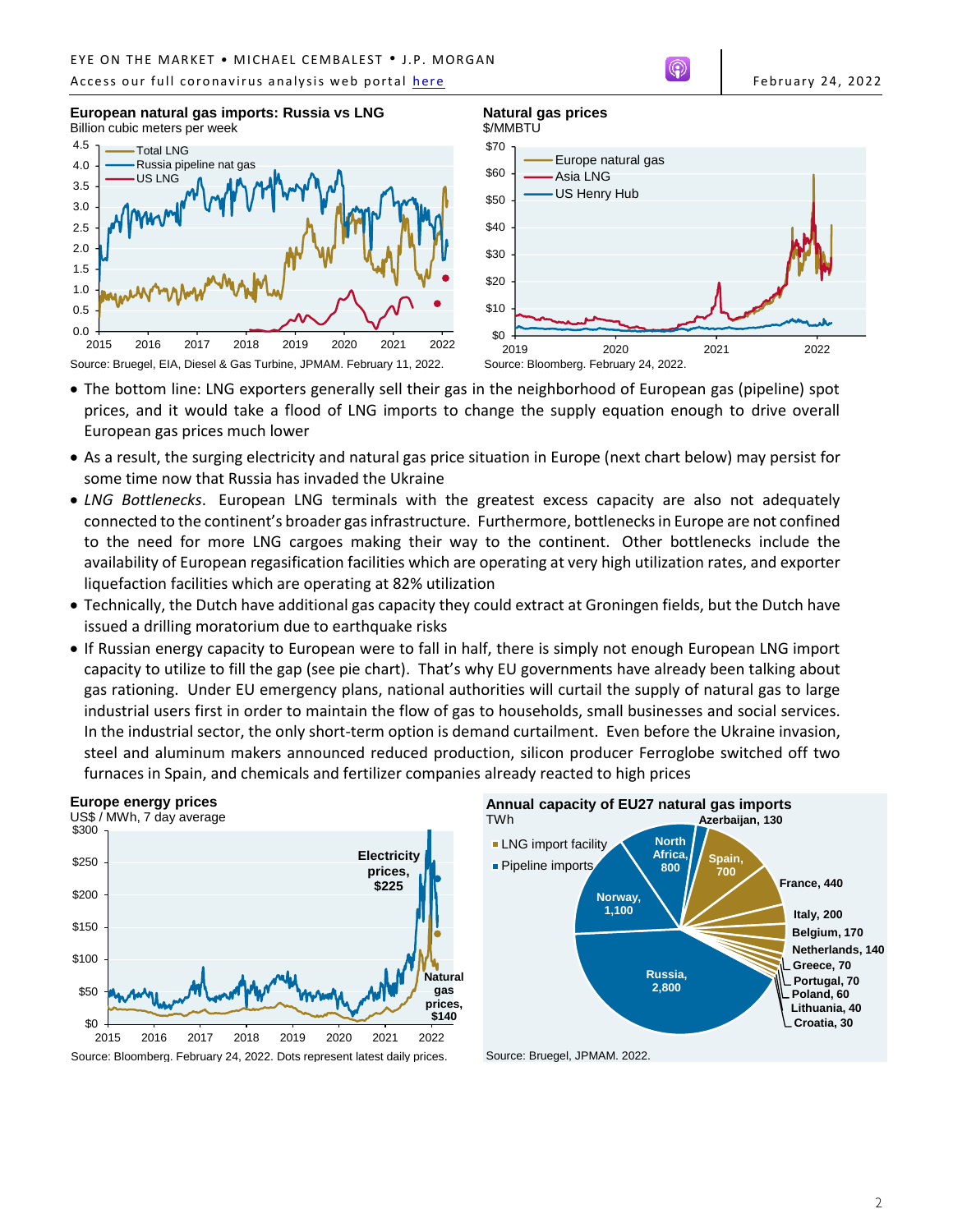- For everyone thinking that long term US LNG contracts might be cheaper for Europe than the LNG spot market, that has recently been true but is not always the case in Asia. As shown in the chart at the bottom right side of the page, long term LNG contracts traded at a *premium* to LNG spot prices in 2018 and 2019. Spot prices surged above long term contracts since 2020, however. Bottom line: long term LNG contracts could be less costly for Europe, but would require 5-15 year contracts at prices well over normalized pipeline levels
- There is also the geographical issue that 30% of Europe's energy imports flow through pipelines on Ukrainian territory, and a shooting war obviously puts these facilities at deliberate and accidental risk
- Most of this note was about European natural gas reliance on Russia, but Europe's oil reliance on Russia is material as well (27% of European oil imports in 2021), particularly at a time when OECD oil inventories (estimated as Days of World demand) are at their lowest levels in 15 years, and as global capex in oil & gas has been plummeting (next chart below)
- On agriculture: the stocks to use ratio for grains was already at the tightest levels in a decade heading into 2022 (second chart), a situation now worsened by the situation in the Ukraine
- It is highly charged and debatable issue, but for context, I include on the next page what I wrote about the Ukraine, NATO expansion, Russia and liberalism vs realism on February 15



Source: BP, Bloomberg, IEA, JPMAM. Dec 2021. Dotted lines = estimates.





Source: Bloomberg, USDA, JP Morgan Commodities Research. November 2021. Dots = JPM forecasts.

# **Before I forget**

I recently added this new chart on the left to our Maltese Falcoin paper. If you're searching for a valuation model for crypto, look no further than the price of growth stocks vs the price of lower volatility stocks. In other words, Bitcoin trades as market beta exposure. That's some store of value you've got there.



# **Asia long-term and spot vs US LNG contracts** \$/MMBTU



Source: Bloomberg. January 2022.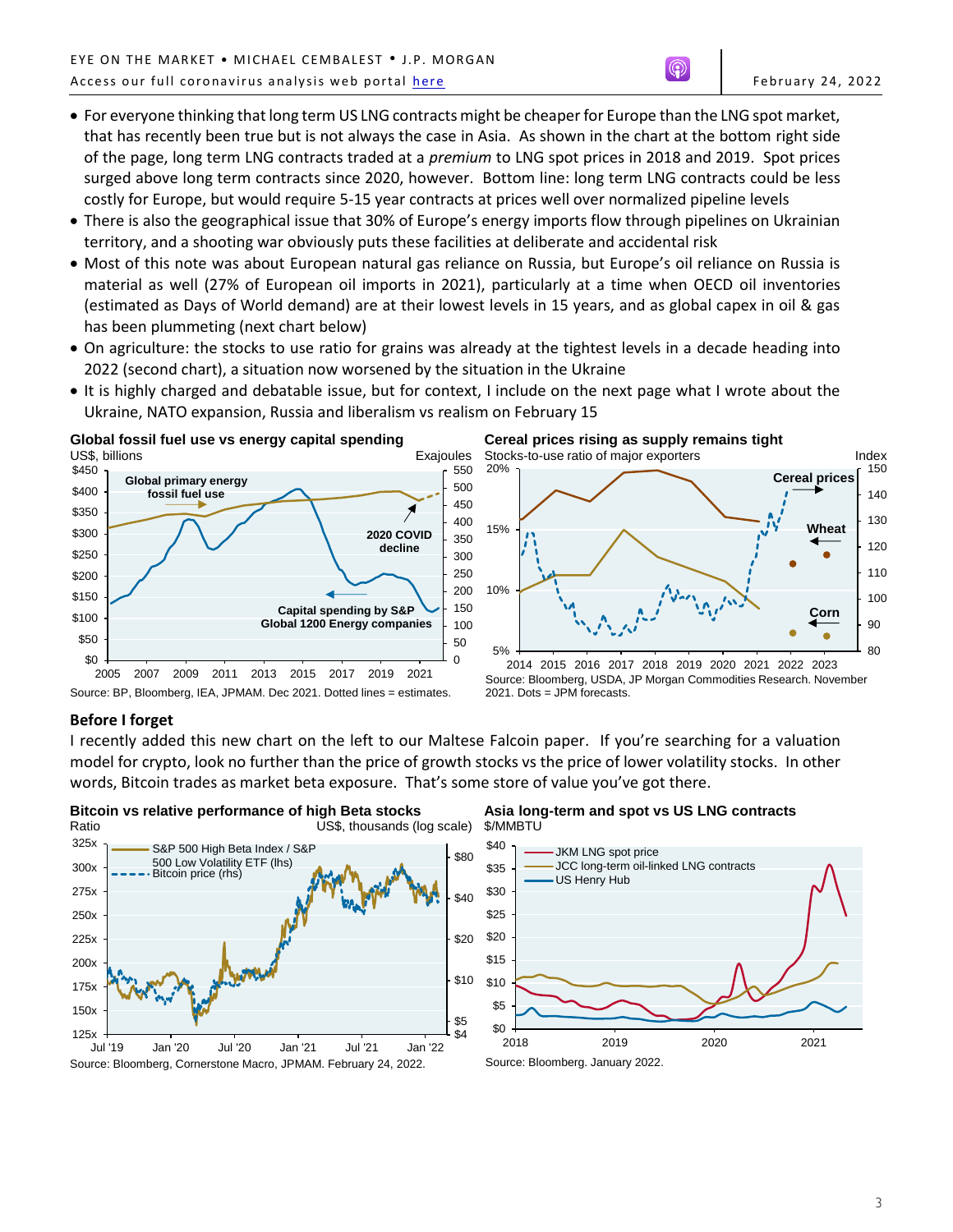# **From the February 15, 2022 Eye on the Market**

Last weekend I reread John Mearsheimer's essay from 2014 in Foreign Affairs magazine, entitled "*Why the*  Ukraine Crisis Is the West's Fault: The Liberal Delusions That Provoked Putin"<sup>1</sup>. The piece reviews how we got here and what policy options might have been chosen instead.

The story begins with the Clinton Administration's NATO enlargement in the 1990's, an expansion of more territory than French, German and Italian land mass combined. Mearsheimer cites George Kennan, an architect of the US post-war policy of Soviet containment, on NATO's enlargement in 1998: "I think the Russians will gradually react quite adversely and it will affect their policies. I think it's a tragic mistake. There was no reason for this whatsoever. No one was threatening anyone else". Ten years later in 2008, NATO leaders announced that "Georgia and Ukraine would become members of NATO". The Russians made clear at the time that red lines had been crossed, which the US and Europeans mostly ignored. In 2013, the president of a US-bankrolled organization working in the Ukraine to draw it into the Western orbit wrote in the Washington Post, "Ukraine's choice to join Europe will accelerate the demise of the ideology of Russian imperialism that Putin represents. Russians, too, face a choice, and Putin may find himself on the losing end not just abroad but within Russia itself." These predictions have not aged well.

**Since the 1990's, there has been a battle between Liberalism and Realism in Western foreign policy circles on the Ukraine**. Depending upon what happens now to the Ukraine, which the West has made clear it will not defend militarily<sup>2</sup>, the Realists might turn out to be right. That's why Mearsheimer concluded in his essay that some sort of "Finlandization" of the Ukraine would be a better outcome for all sides.



 $\overline{a}$ 

**NATO enlargement Black**: Original members (1949) **Brown**: 1950-1980 **Purple**: 1999-2004 **Red**: 2009-2020 **Blue**: NATO Membership Action Plan **Orange**: "Intensified NATO dialogue" Gray: not in NATO

<sup>&</sup>lt;sup>1</sup> John Mearsheimer is a Distinguished Service Professor of Political Science at the University of Chicago

<sup>2</sup> When the Ukraine abandoned its nuclear weapons 30 years ago, the **Budapest Memorandum** offered Ukraine security assurances against the future use of force by the US, UK and Russia. But the Memorandum only required signatories to raise any issues with the UN Security Council; it was not a defense treaty and the US has stated in the past that it is not legally binding.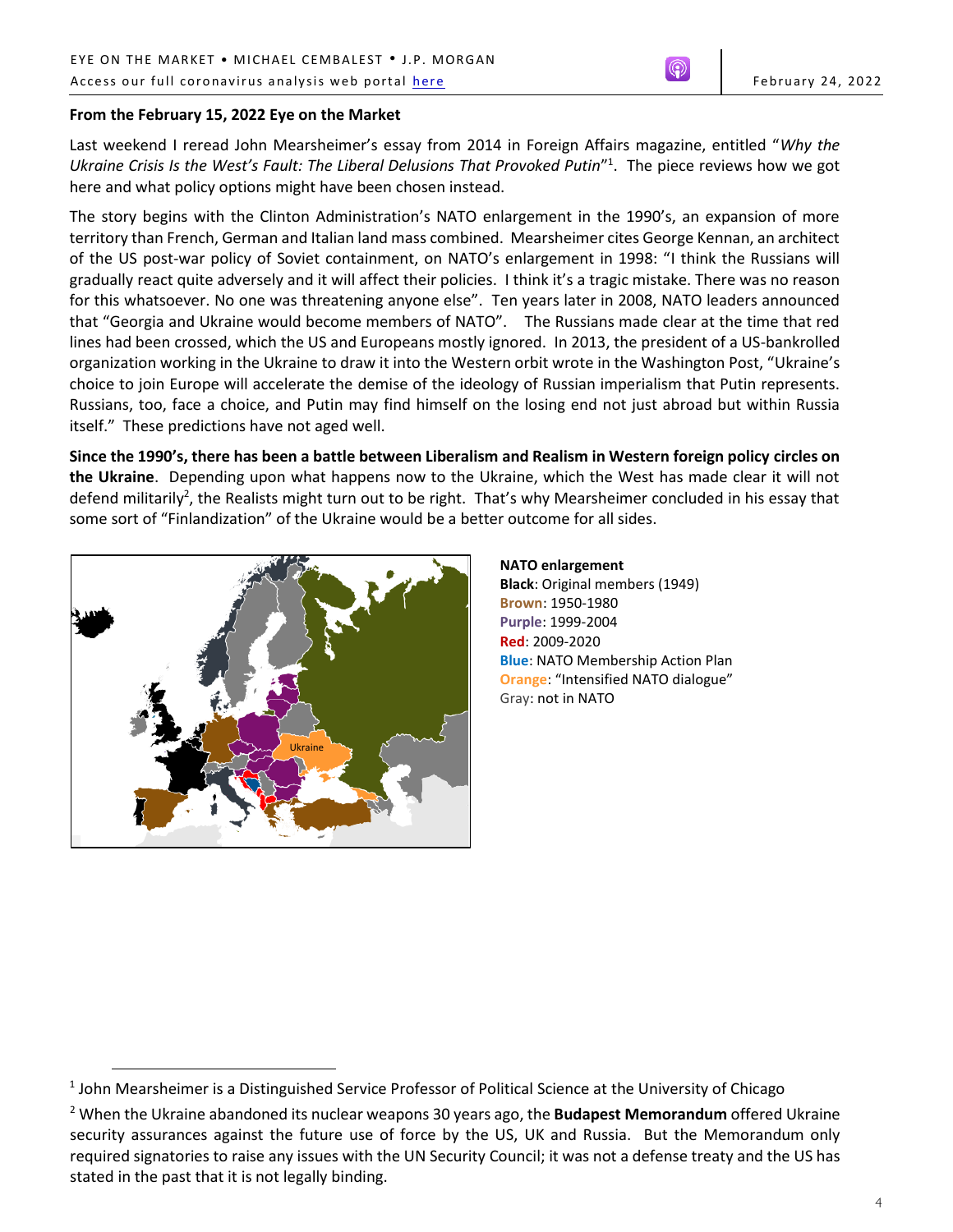## Access our full coronavirus analysis web portal here **the contract of the Fermion Contract of the February 24, 2022**

#### **IMPORTANT INFORMATION**

This report uses rigorous security protocols for selected data sourced from Chase credit and debit card transactions to ensure all information is kept confidential and secure. All selected data is highly aggregated and all unique identifiable information, including names, account numbers, addresses, dates of birth, and Social Security Numbers, is removed from the data before the report's author receives it. The data in this report is not representative of Chase's overall credit and debit cardholder population.

The views, opinions and estimates expressed herein constitute Michael Cembalest's judgment based on current market conditions and are subject to change without notice. Information herein may differ from those expressed by other areas of J.P. Morgan. This information in no way constitutes J.P. Morgan Research and should not be treated as such.

The views contained herein are not to be taken as advice or a recommendation to buy or sell any investment in any jurisdiction, nor is it a commitment from J.P. Morgan or any of its subsidiaries to participate in any of the transactions mentioned herein. Any forecasts, figures, opinions or investment techniques and strategies set out are for information purposes only, based on certain assumptions and current market conditions and are subject to change without prior notice. All information presented herein is considered to be accurate at the time of production. This material does not contain sufficient information to support an investment decision and it should not be relied upon by you in evaluating the merits of investing in any securities or products. In addition, users should make an independent assessment of the legal, regulatory, tax, credit and accounting implications and determine, together with their own professional advisers, if any investment mentioned herein is believed to be suitable to their personal goals. Investors should ensure that they obtain all available relevant information before making any investment. It should be noted that investment involves risks, the value of investments and the income from them may fluctuate in accordance with market conditions and taxation agreements and investors may not get back the full amount invested. Both past performance and yields are not reliable indicators of current and future results.

Non-affiliated entities mentioned are for informational purposes only and should not be construed as an endorsement or sponsorship of J.P. Morgan Chase & Co. or its affiliates.

## **For J.P. Morgan Asset Management Clients:**

J.P. Morgan Asset Management is the brand for the asset management business of JPMorgan Chase & Co. and its affiliates worldwide.

To the extent permitted by applicable law, we may record telephone calls and monitor electronic communications to comply with our legal and regulatory obligations and internal policies. Personal data will be collected, stored and processed by J.P. Morgan Asset Management in accordance with our privacy policies a[t https://am.jpmorgan.com/global/privacy.](https://am.jpmorgan.com/global/privacy)

#### **ACCESSIBILITY**

For U.S. only: If you are a person with a disability and need additional support in viewing the material, please call us at 1-800-343-1113 for assistance.

#### This communication is issued by the following entities:

In the United States, by J.P. Morgan Investment Management Inc. or J.P. Morgan Alternative Asset Management, Inc., both regulated by the Securities and Exchange Commission; in Latin America, for intended recipients' use only, by local J.P. Morgan entities, as the case may be.; in Canada, for institutional clients' use only, by JPMorgan Asset Management (Canada) Inc., which is a registered Portfolio Manager and Exempt Market Dealer in all Canadian provinces and territories except the Yukon and is also registered as an Investment Fund Manager in British Columbia, Ontario, Quebec and Newfoundland and Labrador. In the United Kingdom, by JPMorgan Asset Management (UK) Limited, which is authorized and regulated by the Financial Conduct Authority; in other European jurisdictions, by JPMorgan Asset Management (Europe) S.à r.l. In Asia Pacific ("APAC"), by the following issuing entities and in the respective jurisdictions in which they are primarily regulated: JPMorgan Asset Management (Asia Pacific) Limited, or JPMorgan Funds (Asia) Limited, or JPMorgan Asset Management Real Assets (Asia) Limited, each of which is regulated by the Securities and Futures Commission of Hong Kong; JPMorgan Asset Management (Singapore) Limited (Co. Reg. No. 197601586K), which this advertisement or publication has not been reviewed by the Monetary Authority of Singapore; JPMorgan Asset Management (Taiwan) Limited; JPMorgan Asset Management (Japan) Limited, which is a member of the Investment Trusts Association, Japan, the Japan Investment Advisers Association, Type II Financial Instruments Firms Association and the Japan Securities Dealers Association and is regulated by the Financial Services Agency (registration number "Kanto Local Finance Bureau (Financial Instruments Firm) No. 330"); in Australia, to wholesale clients only as defined in section 761A and 761G of the Corporations Act 2001 (Commonwealth), by JPMorgan Asset Management (Australia) Limited (ABN 55143832080) (AFSL 376919). For all other markets in APAC, to intended recipients only.

### **For J.P. Morgan Private Bank Clients:**

#### **ACCESSIBILITY**

J.P. Morgan is committed to making our products and services accessible to meet the financial services needs of all our clients. Please direct any accessibility issues to the Private Bank Client Service Center at 1-866-265-1727.

#### **LEGAL ENTITY, BRAND & REGULATORY INFORMATION**

In the **United States**, bank deposit accounts and related services, such as checking, savings and bank lending, are offered by **JPMorgan Chase Bank, N.A.** Member FDIC.

**JPMorgan Chase Bank, N.A.** and its affiliates (collectively **"JPMCB"**) offer investment products, which may include bank-managed investment accounts and custody, as part of its trust and fiduciary services. Other investment products and services, such as brokerage and advisory accounts, are offered through **J.P. Morgan Securities LLC ("JPMS")**, a member of [FINRA](http://www.finra.org/) an[d SIPC.](http://www.sipc.org/) Annuities are made available through Chase Insurance Agency, Inc. (CIA), a licensed insurance agency, doing business as Chase Insurance Agency Services, Inc. in Florida. JPMCB, JPMS and CIA are affiliated companies under the common control of JPM. Products not available in all states.

In **Luxembourg**, this material is issued by **J.P. Morgan Bank Luxembourg S.A. (JPMBL)**, with registered office at European Bank and Business Centre, 6 route de Treves, L-2633, Senningerberg, Luxembourg. R.C.S Luxembourg B10.958. Authorized and regulated by Commission de Surveillance du Secteur Financier (CSSF) and jointly supervised by the European Central Bank (ECB) and the CSSF. J.P. Morgan Bank Luxembourg S.A. is authorized as a credit institution in accordance with the Law of 5th April 1993. In the **United Kingdom**, this material is issued by **J.P. Morgan Bank Luxembourg S.A., London Branch,** registered office at 25 Bank Street, Canary Wharf, London E14 5JP. Authorised and regulated by Commission de Surveillance du Secteur Financier (CSSF) and jointly supervised by the European Central Bank (ECB) and the CSSF. Deemed authorised by the Prudential Regulation Authority. Subject to regulation by the Financial Conduct Authority and limited regulation by the Prudential Regulation Authority. Details of the Temporary Permissions Regime, which allows EEA-based firms to operate in the UK for a limited period while seeking full authorisation, are available on the Financial Conduct Authority's website. In **Spain**, this material is distributed by **J.P. Morgan Bank Luxembourg S.A., Sucursal en España**, with registered office at Paseo de la Castellana, 31, 28046 Madrid, Spain. J.P. Morgan Bank Luxembourg S.A., Sucursal en